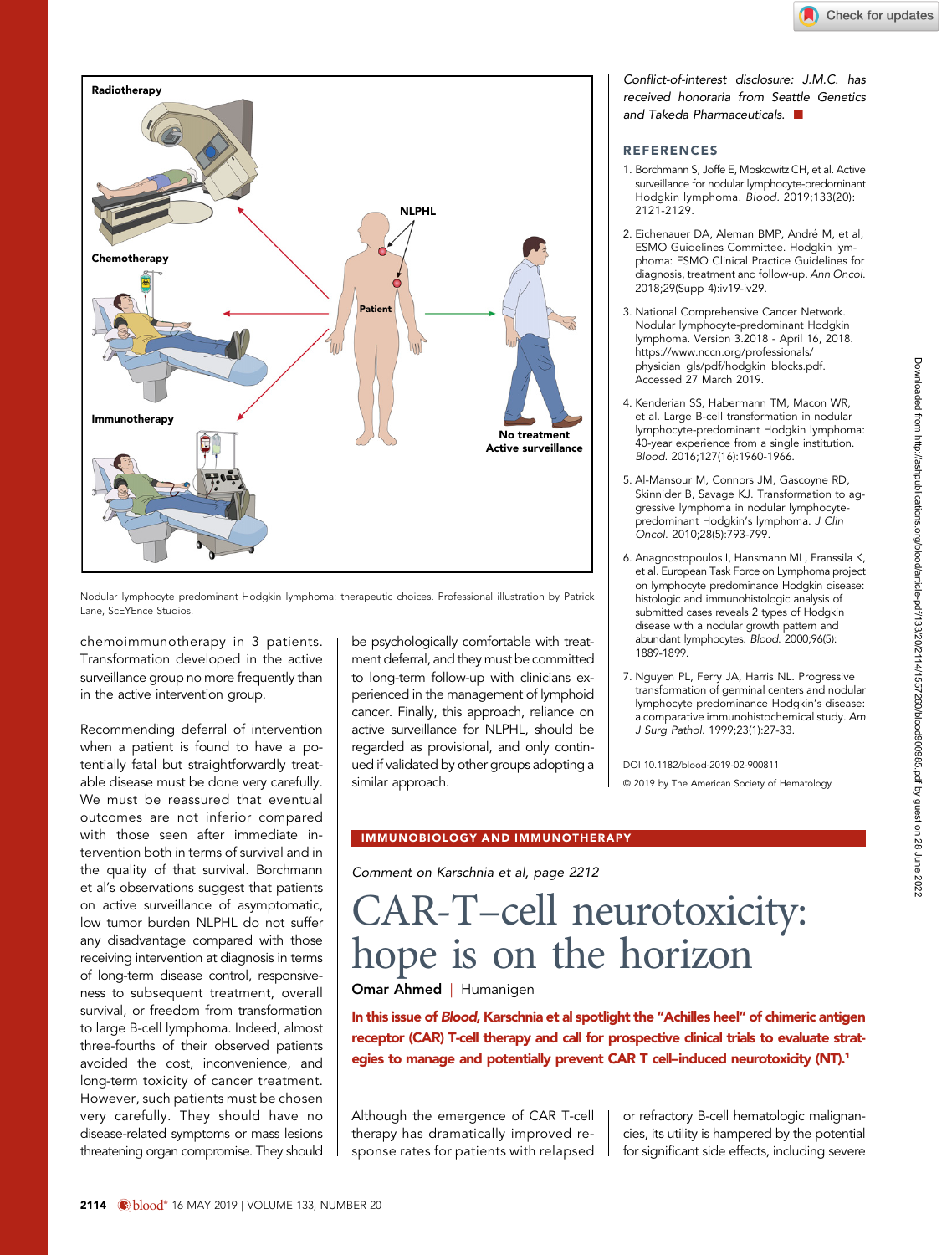

Pathophysiologic mechanism of neurotoxicity and CRS. GM-CSF is produced by CAR T cells upon contact with tumor and serves as a communication conduit between the specific immune response of the CAR T cells and the off-target inflammatory cascade produced by myeloid lineage cells. GM-CSF acts directly on myeloid cells to expand, activate, and promote the production of other chemokines, including MCP-1/CCL2, IP-10/CXCL10, and cytokines IL-6 and IL-1. Once initiated, the inflammatory cascade can become self-perpetuating as the production of chemokines results in further expansion and trafficking of myeloid cells to the tumor bed. The positive feedback loop can result in abnormally high levels of inflammatory cytokines, endothelial activation, vascular permeability, and ultimately, NT and CRS. GM-CSF also acts directly on myeloid lineage cells to promote the expansion and trafficking of myeloid derived suppressor cells (MDSC) and tumor-associated macrophages (TAM), which have been demonstrated to inhibit T-cell proliferation and effector functions.

NT, which as reported by Karschnia et al is a negative prognostic factor for overall survival. Corticosteroids are currently the recommended treatment of NT, but prolonged exposure of  $>10$  days in patients with severe NT may negatively influence overall survival. The potential impact of NT on overall survival is a significant finding as  $>50\%$  of CAR T celltreated patients with NT in this study had developed severe NT. In addition, NT is associated with cytokine release syndrome (CRS), and the anti–interleukin-6 (IL-6) receptor antagonist, tocilizumab (Actemra), currently the only Food and Drug Administration (FDA)-approved therapy for the treatment of severe CRS, has been shown to increase both the overall rate of NT and the rate of severe NT when used prophylactically.<sup>2</sup> Moreover, the majority of patients treated with CAR T cell are treated as in-patients, and admission to the intensive care unit (ICU) for the management of these toxicities is often required, creating an added health economic burden and less favorable

reimbursement for hospitals and institutions, which inevitably results in restricted access. Analyses of health resource utilization point to length of hospitalization and length of stay in the ICU as the primary drivers of non-drug–related costs for CAR T cell–treated patients, which are projected to be at least twice as high for those who develop these severe toxicities.3,4 Strategies to improve the safety profile of CAR T-cell therapy without negatively impacting efficacy are needed to improve its benefit-to-risk profile and cost-effectiveness and to enable CAR T-cell therapy to move beyond use solely in relapsed/refractory patients to earlier lines of therapy.

There are no FDA-approved therapies available for the prevention, nor for the treatment, of NT. Much has been learned regarding the possible mechanisms and pathophysiology of CAR T cell–induced NT, including the role of myeloid cells, endothelial cells, and proinflammatory cytokines. In addition to ferritin, a biomarker that has been shown by Karschnia et al and others to correlate with severe NT, an analysis by Rossi et al evaluating axicabtagene ciloleucel (axi-cel, Yescarta), the first CAR T cell therapy approved for the treatment of relapsed/refractory diffuse large B-cell lymphoma, showed that levels of IL-15 and granulocyte-macrophage colony-stimulating factor (GM-CSF) are elevated 1 day following CAR T-cell administration, and the early elevation of these cytokines are correlated with severe NT.<sup>5</sup> No other proinflammatory cytokines were directly or indirectly associated with severe NT. It is proposed that upon contact with the tumor, CAR T cells produce GM-CSF,<sup>6</sup> which serves as a communication conduit between the specific immune response of the CAR T cells and the off-target inflammatory cascade produced by myeloid lineage cells, causing myeloid cells to expand and promote the production of other proinflammatory chemokines and cytokines, including monocyte chemoattractant protein-1 (MCP-1), IL-1, and IL-6, among others (see figure). Fever and